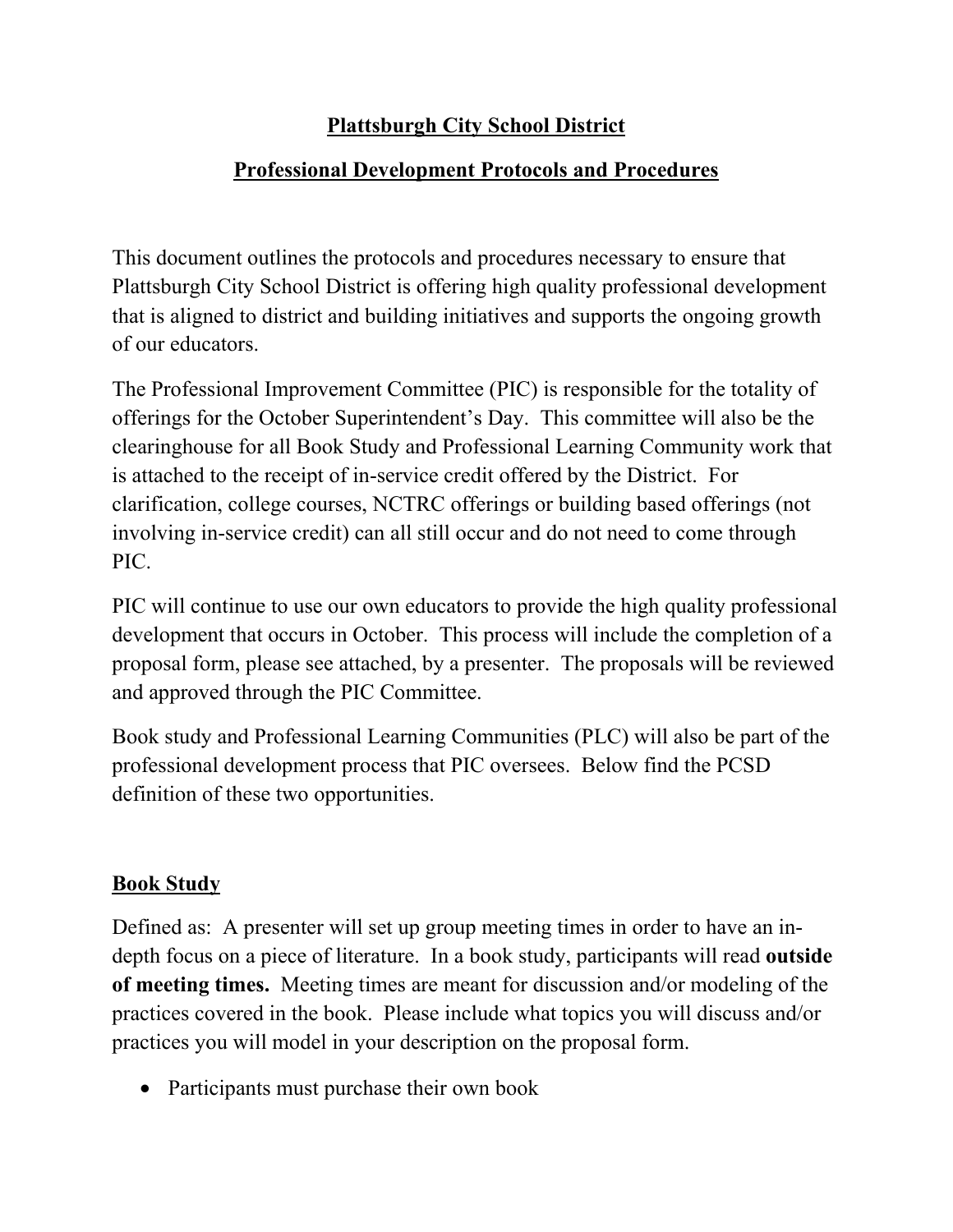• There must be a total of 7.5 hours of meeting time for a participant to earn .5 credit.

## **Professional Learning Community (PLC):**

Defined as: A group of educators that meets regularly, shares expertise, and works collaboratively to improve teaching skills and the academic performance of students. The presentation occurs in person and at specific dates and times. The focus of PLCs is ongoing "job-embedded learning," rather than one-shot professional development sessions. In addition, PLCs emphasize teacher leadership, along with their active involvement and deep commitment to school improvement efforts.

- Topics must be a research based practice that is aligned with district/SIP building goals and student learning outcomes.
- Reflection entries to be completed and reviewed by presenter at each meeting.
- Participants must be prepared to demonstrate how the learning experience will/has been implemented within their classroom based upon information/strategy learned in the PLC. This will be required in order for participants to earn credit.
- Participants will earn 1.0 in-service credit for 15 hours of contact time within the PLC.
- Presenters will earn 1.5 in-service credits or \$500 (pending availability of finances) for 15 hours of contact time with PLC, preparation, reflection journal review and review of demonstrated learning.

**Any professional development opportunity that is attached to in-service credit will be open to all district participants.** Book studies and PLCs will not be building specific if participants are being awarded in-service credit. PIC believes that this will allow all educators to have equal access to professional development opportunities regardless of the location of the offering.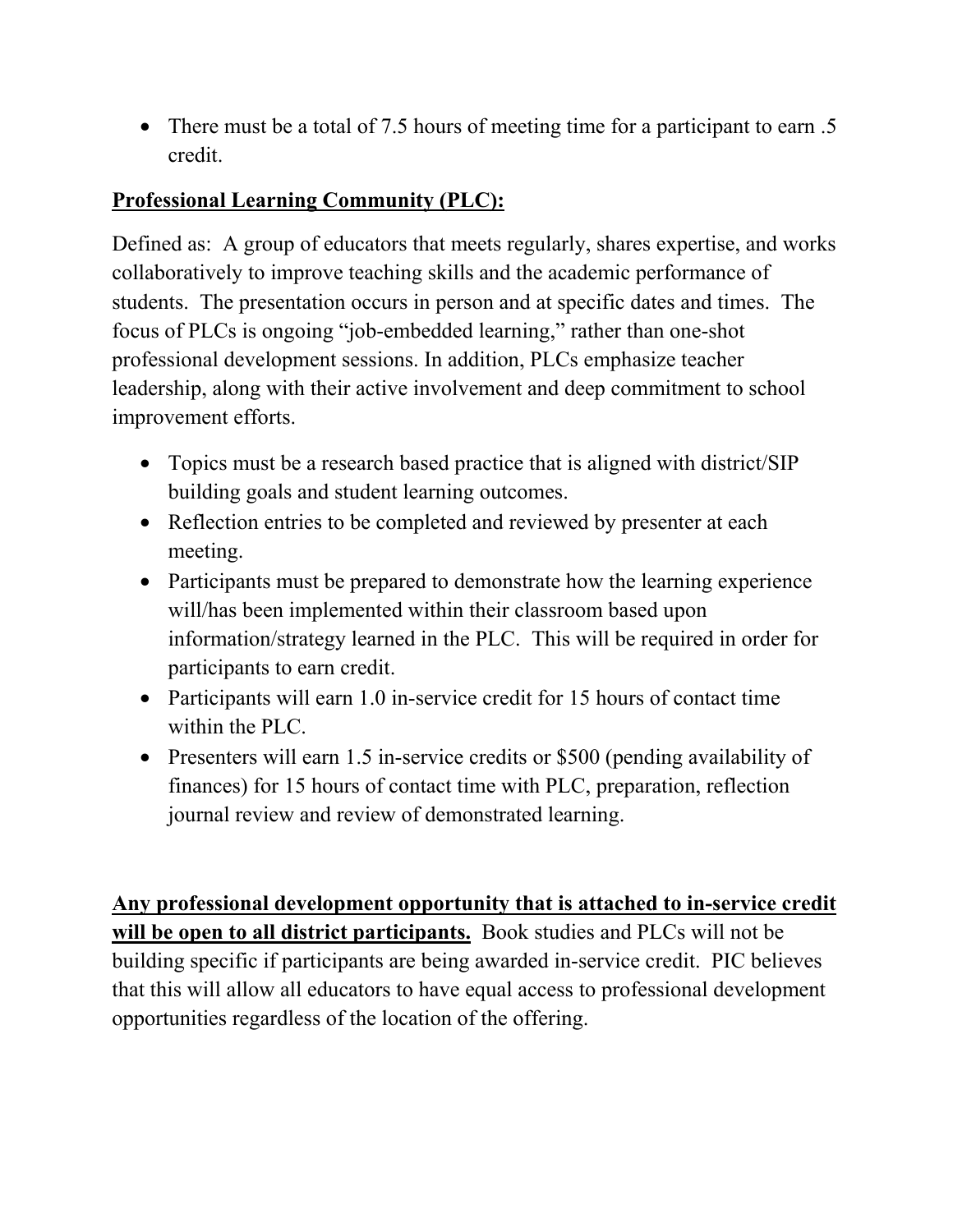## **Professional Learning Community/Book Study Procedures**

- 1. In November and February there will be an all call sent to staff to illicit submissions of Professional Learning Community/Book Study Proposal Forms. This e-mail will include a deadline for form submission.
- 2. The Director of Curriculum will review each proposal and make preliminary recommendations to the PIC committee regarding approval or disapproval. Approval will be based on the purpose and objective of the experience and alignment of the experience to district and building goals. PIC will then review each proposal for a final determination of approval.
- 3. Notification of approval/disapproval will be given to each individual submitting a proposal.
- 4. An All Staff notification will be sent outlining the experiences being offered by our district.
- 5. Individuals can sign up for these offerings by completing the In-Service Credit Application and forwarding that completed application to the Director of Curriculum. This notification will include a deadline for application submission.
- 6. The Director of Instruction will compile a list of participants for each presenter. If there are not enough participants to run the opportunity it will be cancelled. The presenter will also receive a copy of the PCSD Professional Development Protocols and Procedures document which includes guidelines to follow for offering professional development opportunities within the district.
- 7. Presenters will:
	- a. Conduct the workshop
	- b. Hand in to the Director of Curriculum verification that all participants have completed the reflection entries and demonstration
- 8. Participants will:
	- a. Sign up for workshop using the In-service Credit Application Form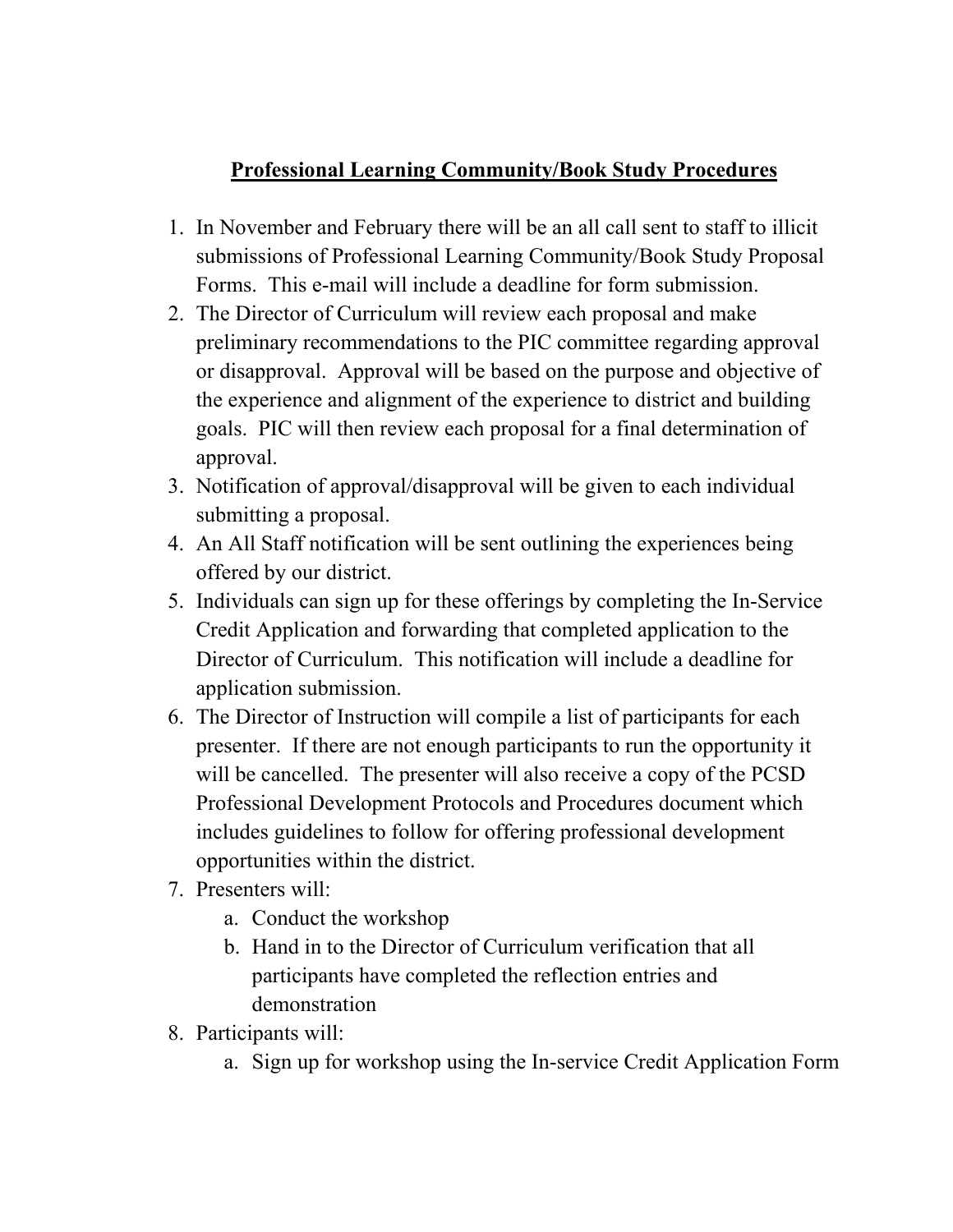- b. Attend all sessions and complete all assignments including a reflection entry each session
- c. Complete the Summary Form which should state how demonstration of the learning impacted teaching and learning for the participant. This form should be initialed by the individual who reviewed or observed the demonstration (presenter or Director of Curriculum)
- d. Complete an evaluation form for the offering
- e. Send a signed summary of completion to Carrie Zales. Once finalized this will be sent to Dawn Stetz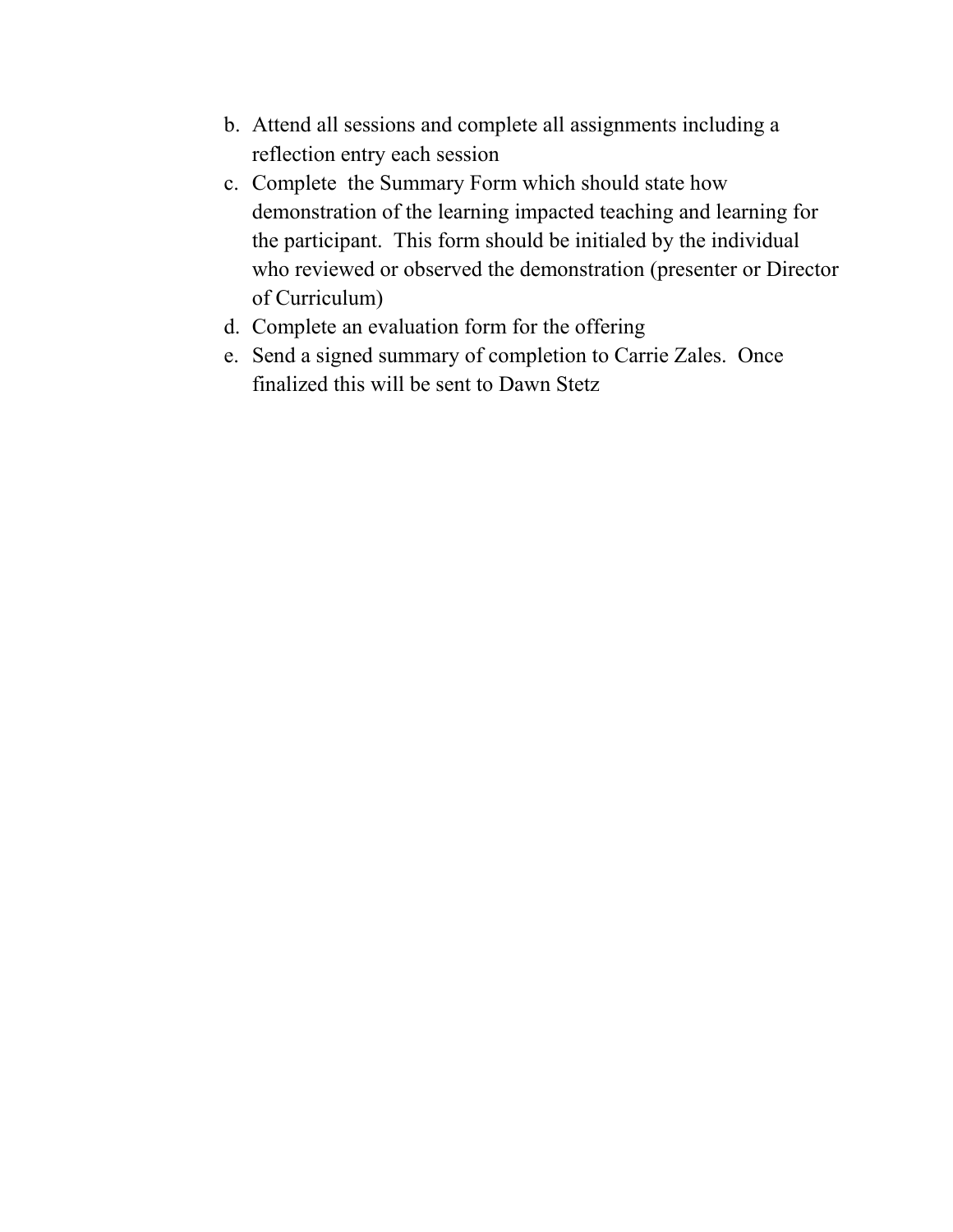# **Plattsburgh City School District Professional Improvement Committee Guidelines for District PD Offerings**

- 1. Proposals must be submitted to Carrie Zales at Duken.
- 2. Presenters need to ensure the following:
- Book studies and PLCs will begin and end on time. Participants must be present for the duration of each working session/meeting.
- Presenters will communicate directly to participants in their group. Changes in the schedule will be communicated to all participants in a timely manner.
- Presenters and participants will sign in at each session.
- If a participant must miss **one** session due to an emergency, it is the participant's responsibility to let the presenter know.
- Presenters may offer one make up session at the end of the workshop for those participants who have missed one session. Participants who have missed more than one session or who miss the makeup session **May be eligible for partial in-service credit as per the Superintendent.**
- For PLCs only, presenters must have participants reflect at each session in writing/e-mail, review these reflections and sign each entry (they can respond if desired).
- For PLCs only, presenters must participate in viewing the demonstration that each participant is required to complete as part of the summary of the learning experience. These demonstrations need to show that the information gleaned from the learning experience is being implemented and incorporated into the teaching practice of the individual. Demonstrations can include but are not limited to lesson plan/unit, project, photographs, logs, videotaped demonstration, observed demonstration and/or student work.
- For PLCs only, have each participant complete an evaluation form for the offering.